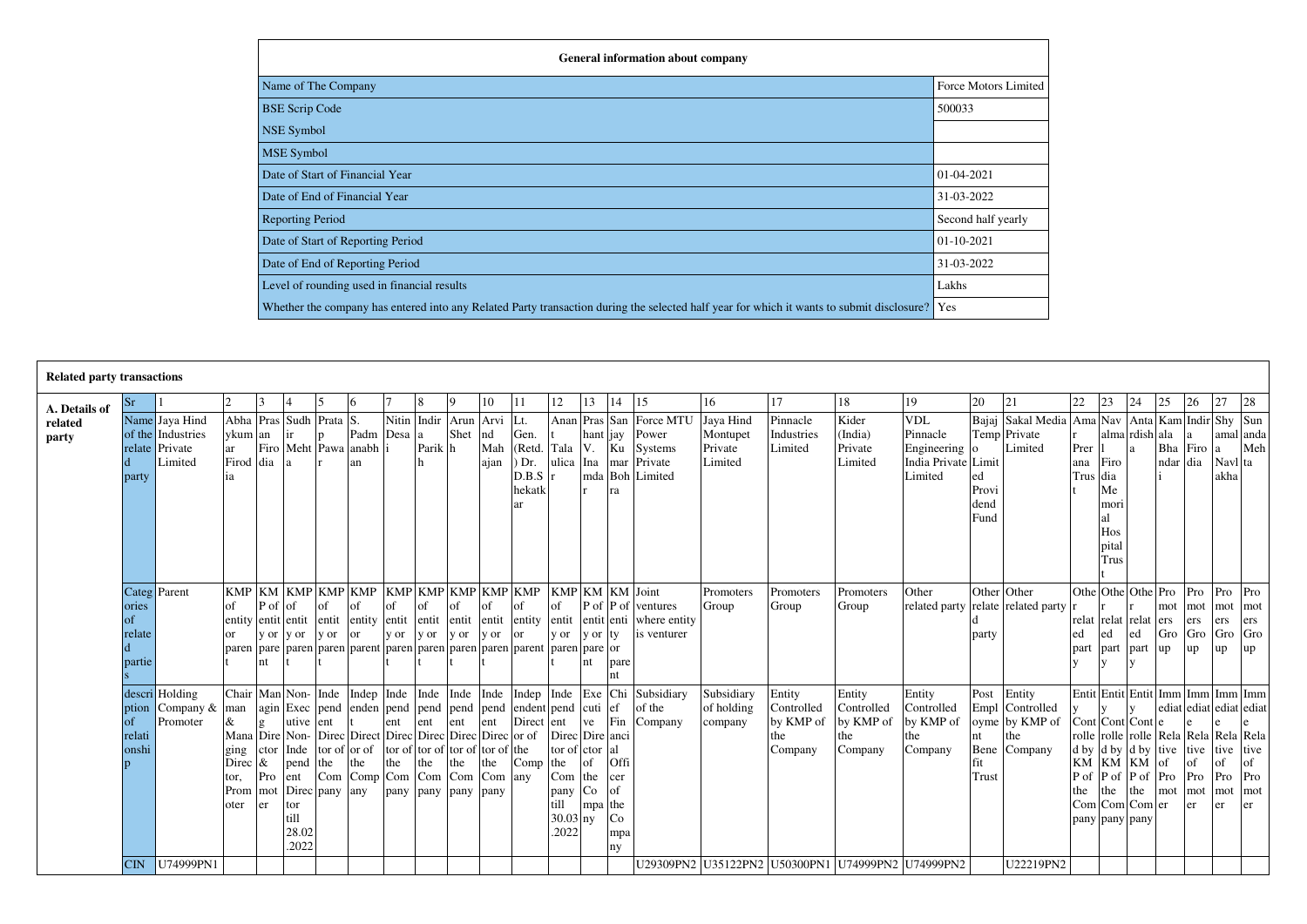|                                               | of<br>relate 480<br>$\mathbf d$<br>party                    | 947PTC005 |                |                |                 |                |                |                |                 |                |                 |                |                |                 |                |                 |                 |                |                 |                |                | 017PTC169<br>258 |                |                 |                 |                 |                |                |                 |
|-----------------------------------------------|-------------------------------------------------------------|-----------|----------------|----------------|-----------------|----------------|----------------|----------------|-----------------|----------------|-----------------|----------------|----------------|-----------------|----------------|-----------------|-----------------|----------------|-----------------|----------------|----------------|------------------|----------------|-----------------|-----------------|-----------------|----------------|----------------|-----------------|
| <b>B.</b><br>Det<br>ails<br>of<br>rela<br>ted | <b>Purch</b> 3210<br>ase of<br>goods<br>and<br>servic<br>es |           | $\overline{0}$ | $\overline{0}$ | $\overline{0}$  | $\overline{0}$ | $\overline{0}$ | $\overline{0}$ | $\overline{0}$  | $\overline{0}$ | $\overline{0}$  | $ 0\rangle$    | $ 0\rangle$    | $\overline{0}$  | $\overline{0}$ | $\overline{0}$  | $\overline{0}$  | 4751           | 155             | $\overline{0}$ | $\overline{0}$ | $\overline{0}$   | $\overline{0}$ | $\overline{0}$  | $\overline{0}$  | $\overline{0}$  | $\overline{0}$ | $ 0\rangle$    | $\overline{0}$  |
| part<br>${\bf y}$<br>tran<br>sact<br>ions     | Sale<br>of<br>goods<br>and<br>servic<br>es                  | 169       | $\overline{0}$ | $\overline{0}$ | $\overline{0}$  | $\overline{0}$ | $\overline{0}$ | $\overline{0}$ | $\overline{0}$  | $\overline{0}$ | $\overline{0}$  | $ 0\rangle$    | $\overline{0}$ | $\vert 0 \vert$ | $\overline{0}$ | 11              | $\overline{0}$  | 561            |                 | $\overline{0}$ | $\overline{0}$ | $\overline{0}$   | $\overline{0}$ | $\overline{0}$  | $\overline{0}$  | $\overline{0}$  | $\overline{0}$ | $\overline{0}$ | $\overline{0}$  |
|                                               | Purch $514$<br>ase of<br>fixed<br>assets                    |           | $\overline{0}$ | $\overline{0}$ | $\overline{0}$  | $\overline{0}$ | $\overline{0}$ | $\overline{0}$ | $\overline{0}$  | $\overline{0}$ | $\overline{0}$  | $\overline{0}$ | $\overline{0}$ | $\overline{0}$  | $\overline{0}$ | $\overline{0}$  | $\overline{0}$  | 1649           | 10              | 32             | $\overline{0}$ | $\overline{0}$   | $\overline{0}$ | $\vert 0 \vert$ | $\overline{0}$  | $\overline{0}$  | $\overline{0}$ | $\overline{0}$ | $\overline{0}$  |
|                                               | Sale $ 0 $<br>of<br>fixed<br>assets                         |           | $\overline{0}$ | $\Omega$       | $\vert 0 \vert$ | $\overline{0}$ | $\overline{0}$ | $\overline{0}$ | $\vert 0 \vert$ | $\overline{0}$ | $\overline{0}$  | $\overline{0}$ | $\overline{0}$ | $\overline{0}$  | $ 0\rangle$    | $\overline{0}$  | $\overline{0}$  | 10             |                 | $\Omega$       | $\overline{0}$ | $\Omega$         | $\overline{0}$ | $\overline{0}$  | $\overline{0}$  | $\overline{0}$  | $\overline{0}$ | $\overline{0}$ | $\overline{0}$  |
|                                               | Rend $ 70 $<br>ering<br>of<br>servic<br>es                  |           | $\Omega$       | $\Omega$       | $\vert 0 \vert$ | $\overline{0}$ | $\overline{0}$ | $\overline{0}$ | $\overline{0}$  | $\overline{0}$ | $\overline{0}$  | $\overline{0}$ | $\overline{0}$ | $\overline{0}$  | $\overline{0}$ | 320             | $\overline{0}$  | 2              |                 | l0.            | $\overline{0}$ | I٥               | $\overline{0}$ | $\overline{0}$  | $\Omega$        | $\overline{0}$  | $\overline{0}$ | $\overline{0}$ | $\Omega$        |
|                                               | $Rec$ eci $ 0$<br>ving<br>of<br>servic<br>es                |           | $\overline{0}$ | $\overline{0}$ | $\overline{3}$  | $\overline{3}$ | 3              | $\sqrt{2}$     | <sup>3</sup>    | $\overline{3}$ | $\vert 3 \vert$ |                | 2              | $\vert 0 \vert$ | $\overline{0}$ | $\overline{0}$  | $\overline{0}$  | $\overline{0}$ |                 | $\overline{0}$ | $\overline{0}$ | $\overline{0}$   | $\overline{0}$ | $\overline{0}$  | $\vert 0 \vert$ | $\overline{0}$  | $\overline{0}$ | $\overline{0}$ | $\vert 0 \vert$ |
|                                               | Lease 267<br>IS.                                            |           | $\overline{0}$ | $\overline{0}$ | $\overline{0}$  | $\overline{0}$ | $\overline{0}$ | $\mathbf{0}$   | $\overline{0}$  | $\overline{0}$ | $\overline{0}$  | $\overline{0}$ | $ 0\rangle$    | $\overline{0}$  | $\overline{0}$ | $\vert 0 \vert$ | $ 0\rangle$     | 42             |                 | $\overline{0}$ | $\overline{0}$ | $ 0\rangle$      | $\overline{0}$ | $\overline{0}$  | $\overline{0}$  | $\vert 3 \vert$ | $\overline{0}$ | $\overline{0}$ | $ 0\rangle$     |
|                                               | Loan<br>s and<br>advan<br>ces<br>given                      | I۵        | $\overline{0}$ | $\overline{0}$ | $\overline{0}$  | $\overline{0}$ | $\overline{0}$ | $\mathbf{0}$   | $\overline{0}$  | $\overline{0}$ | $\overline{0}$  | $\overline{0}$ | $ 0\rangle$    | $\vert 0 \vert$ | $\overline{0}$ | $ 0\rangle$     | $ 0\rangle$     | $\overline{0}$ | $\overline{0}$  | $\overline{0}$ | $\overline{0}$ | $ 0\rangle$      | $\overline{0}$ | $\overline{0}$  | $\overline{0}$  | $\overline{0}$  | $\overline{0}$ | $ 0\rangle$    | $\overline{0}$  |
|                                               | Loan $ 0$<br>s and<br>advan<br>ces<br>taken                 |           | $\overline{0}$ | $\overline{0}$ | $\overline{0}$  | $\overline{0}$ | $\overline{0}$ | $\overline{0}$ | $\overline{0}$  | $\overline{0}$ | $\overline{0}$  | $\overline{0}$ | $ 0\rangle$    | $ 0\rangle$     | $ 0\rangle$    | $\vert 0 \vert$ | $\overline{0}$  | $\overline{0}$ | 10              | $\overline{0}$ | $\overline{0}$ | $ 0\rangle$      | $\overline{0}$ | $ 0\rangle$     | $\vert 0 \vert$ | $\overline{0}$  | $ 0\rangle$    | $\overline{0}$ | $ 0\rangle$     |
|                                               | Loan $ 0$<br>s and<br>advan<br>ces<br>given<br>that         |           | $\overline{0}$ | $\overline{0}$ | $\overline{0}$  | $\overline{0}$ | $\overline{0}$ | $\overline{0}$ | $\overline{0}$  | $\overline{0}$ | $\overline{0}$  | $ 0\rangle$    | $ 0\rangle$    | $\overline{0}$  | $\overline{0}$ | $\overline{0}$  | $\overline{0}$  | $\overline{0}$ | I٥              | $\overline{0}$ | $\overline{0}$ | $\overline{0}$   | $\overline{0}$ | $\overline{0}$  | $\overline{0}$  | $\overline{0}$  | $ 0\rangle$    | $\overline{0}$ | $\vert 0 \vert$ |
|                                               | are<br>repai<br>$\mathbf{d}$<br>Loan $ 0$                   |           | $\overline{0}$ | $\overline{0}$ | $\overline{0}$  | $\overline{0}$ | $\overline{0}$ | $\overline{0}$ | $\overline{0}$  | $\overline{0}$ | $\overline{0}$  | $\overline{0}$ | $ 0\rangle$    | $\overline{0}$  | $\overline{0}$ | $\overline{0}$  | $\vert 0 \vert$ | $\mathbf{0}$   | $\vert 0 \vert$ | $\overline{0}$ | $\overline{0}$ | $\vert 0 \vert$  | $\overline{0}$ | $ 0\rangle$     | $\vert 0 \vert$ | $\Omega$        | $ 0\rangle$    | $\overline{0}$ | $\overline{0}$  |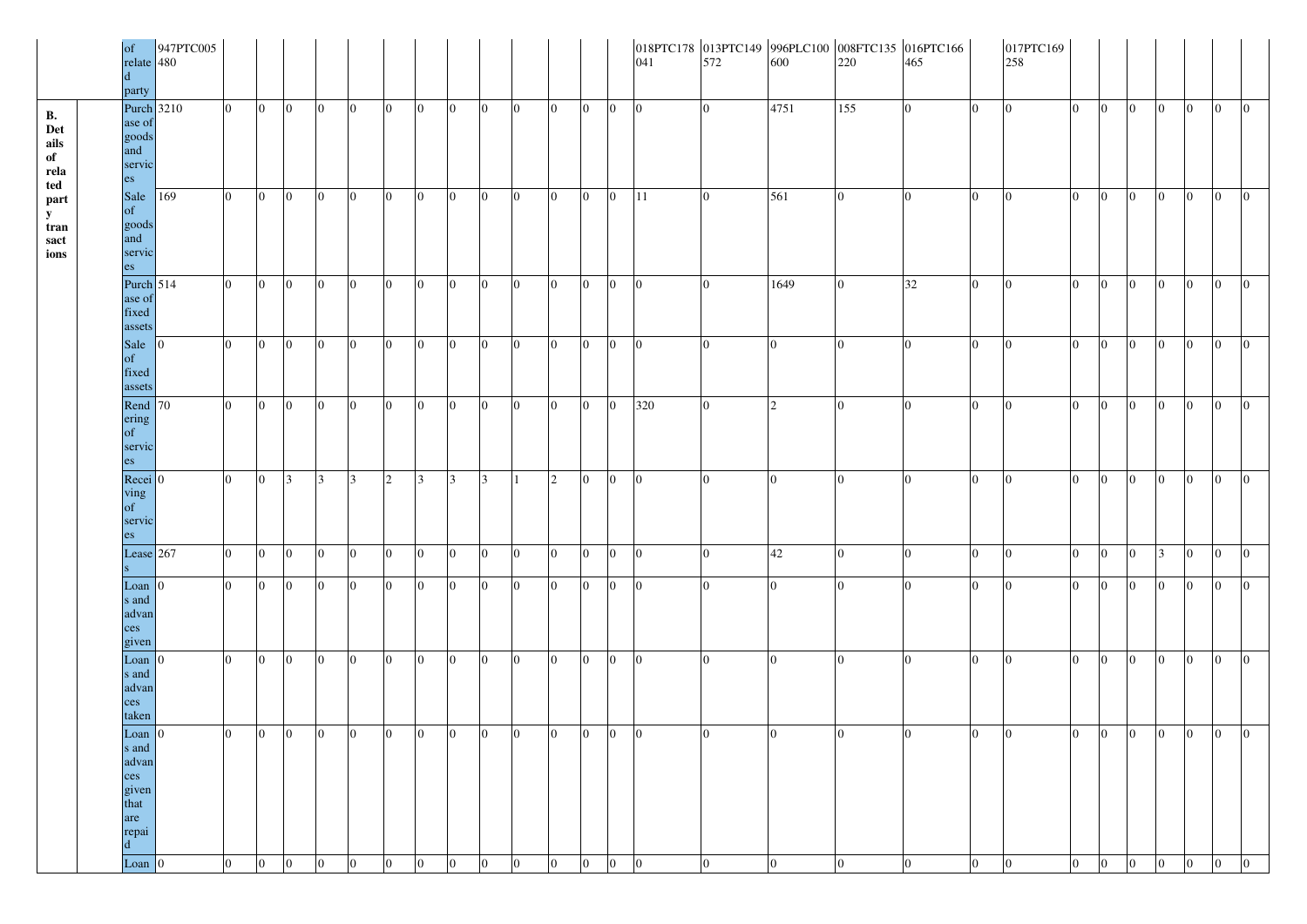| s and<br>advan<br>ces<br>taken<br>that<br>are<br>repai                |       |                |                 |                |                |                |                 |                |                 |                 |                 |                 |                 |                |                  |                  |                 |                |                |                 |                 |                 |                |                 |                 |                |                 |                 |
|-----------------------------------------------------------------------|-------|----------------|-----------------|----------------|----------------|----------------|-----------------|----------------|-----------------|-----------------|-----------------|-----------------|-----------------|----------------|------------------|------------------|-----------------|----------------|----------------|-----------------|-----------------|-----------------|----------------|-----------------|-----------------|----------------|-----------------|-----------------|
| Depo 0<br>sits<br>place                                               |       | $\overline{0}$ | $\overline{0}$  | $ 0\rangle$    | $\overline{0}$ | $\overline{0}$ | $\overline{0}$  | $\overline{0}$ | $ 0\rangle$     | $\overline{0}$  | $\overline{0}$  | $\overline{0}$  | $\vert 0 \vert$ | $\overline{0}$ | $\overline{0}$   | $\mathbf{0}$     | $\overline{0}$  | $\overline{0}$ | $\overline{0}$ | $\vert 0 \vert$ | $\vert 0 \vert$ | $\overline{0}$  | $\overline{0}$ | $\overline{0}$  | $\vert 0 \vert$ | $\overline{0}$ | $ 0\rangle$     | $\overline{0}$  |
| Depo<br>sits<br>taken                                                 | 15000 | $\overline{0}$ | $\overline{0}$  | $\overline{0}$ | $\overline{0}$ | $\overline{0}$ | $\overline{0}$  | $\overline{0}$ | $\overline{0}$  | $\overline{0}$  | $\overline{0}$  | $\overline{0}$  | $\overline{0}$  | $\overline{0}$ | $\boldsymbol{0}$ | $\theta$         | $ 0\rangle$     | $\overline{0}$ | $\Omega$       | $\overline{0}$  | $ 0\rangle$     | $\vert 0 \vert$ | $\overline{0}$ | $\overline{0}$  | $\overline{0}$  | $\mathbf{0}$   | $ 0\rangle$     | $\overline{0}$  |
| Trans 0<br>fer of<br>resear<br>$ch \&$<br>devel<br>opme<br>nt         |       | $ 0\rangle$    | $\overline{0}$  | $\overline{0}$ | $\overline{0}$ | $\overline{0}$ | $\overline{0}$  | $\overline{0}$ | $\vert 0 \vert$ | $\overline{0}$  | $\overline{0}$  | $\overline{0}$  | $\overline{0}$  | $\overline{0}$ | $\boldsymbol{0}$ | $\overline{0}$   | $ 0\rangle$     | $\overline{0}$ | $\overline{0}$ | $\vert 0 \vert$ | $ 0\rangle$     | $\vert 0 \vert$ | $\overline{0}$ | $\overline{0}$  | $\vert 0 \vert$ | $\overline{0}$ | $ 0\rangle$     | $\overline{0}$  |
| Trans 0<br>fers<br>under<br>lease<br>agree<br>ment                    |       | $\overline{0}$ | $ 0\rangle$     | $\vert$ 0      | $\overline{0}$ | $\overline{0}$ | $\vert 0 \vert$ | $\overline{0}$ | $ 0\rangle$     | $\overline{0}$  | $\vert 0 \vert$ | $\overline{0}$  | $\overline{0}$  | $\overline{0}$ | $\overline{0}$   | $\mathbf{0}$     | $\overline{0}$  | $\overline{0}$ | $\overline{0}$ | $ 0\rangle$     | $ 0\rangle$     | $\vert$ 0       | $\overline{0}$ | $\vert 0 \vert$ | $\overline{0}$  | $\overline{0}$ | $ 0\rangle$     | $\vert 0 \vert$ |
| Equit $\vert 0 \vert$<br>y.<br>invest<br>ment                         |       | $\overline{0}$ | $\overline{0}$  | $\overline{0}$ | $\overline{0}$ | $\overline{0}$ | $\overline{0}$  | $\overline{0}$ | $\overline{0}$  | $\overline{0}$  | $ 0\rangle$     | $\overline{0}$  | $\overline{0}$  | $\overline{0}$ | $\mathbf{0}$     | $\Omega$         | $\overline{0}$  | $\overline{0}$ | $\overline{0}$ | $\overline{0}$  | $ 0\rangle$     | $\vert 0 \vert$ | $\overline{0}$ | $\overline{0}$  | $\overline{0}$  | $\overline{0}$ | $ 0\rangle$     | $\overline{0}$  |
| Impai $ 0 $<br>rment<br>in<br>equit<br>$\mathbf{y}$<br>invest<br>ment |       | $\overline{0}$ | $\vert 0 \vert$ | $ 0\rangle$    | $ 0\rangle$    | $ 0\rangle$    | $\overline{0}$  | $\overline{0}$ | $ 0\rangle$     | $\vert 0 \vert$ | $ 0\rangle$     | $\vert 0 \vert$ | $\vert 0 \vert$ | $\overline{0}$ | $\mathbf{0}$     | $\boldsymbol{0}$ | $ 0\rangle$     | $\overline{0}$ | $\overline{0}$ | $ 0\rangle$     | $\overline{0}$  | $\overline{0}$  | $\overline{0}$ | $ 0\rangle$     | $\vert 0 \vert$ | $\overline{0}$ | $\overline{0}$  | $\overline{0}$  |
| $Expe$ 0<br>nse<br>for<br>bad<br>or<br>doubt<br>ful<br>debts          |       | $\overline{0}$ | $\overline{0}$  | $ 0\rangle$    | $\overline{0}$ | $\overline{0}$ | $\vert 0 \vert$ | $\overline{0}$ | $ 0\rangle$     | $\overline{0}$  | $\vert 0 \vert$ | $\overline{0}$  | $\vert 0 \vert$ | $\overline{0}$ | $\overline{0}$   | $\boldsymbol{0}$ | $ 0\rangle$     | $\mathbf{0}$   | $\overline{0}$ | $\vert 0 \vert$ | $\vert 0 \vert$ | $\vert 0 \vert$ | $\overline{0}$ | $\overline{0}$  | $\overline{0}$  | $\overline{0}$ | $ 0\rangle$     | $\vert 0 \vert$ |
| Guar $ 0 $<br>antee<br>s or<br>collat<br>eral<br>given                |       | $ 0\rangle$    | $\overline{0}$  | $\overline{0}$ | $\overline{0}$ | $\overline{0}$ | $\vert 0 \vert$ | $\overline{0}$ | $ 0\rangle$     | $\vert 0 \vert$ | $\overline{0}$  | $\overline{0}$  | $\vert 0 \vert$ | $\overline{0}$ | $\overline{0}$   | $\boldsymbol{0}$ | $\vert 0 \vert$ | $\overline{0}$ | $\overline{0}$ | $\overline{0}$  | $\overline{0}$  | $\vert 0 \vert$ | $\overline{0}$ | $ 0\rangle$     | $\overline{0}$  | $\overline{0}$ | $ 0\rangle$     | $\overline{0}$  |
| Guar $ 0 $<br>antee<br>s or<br>collat                                 |       | $\overline{0}$ | $\overline{0}$  | $ 0\rangle$    | $\mathbf{0}$   | $\overline{0}$ | $\vert 0 \vert$ | $\overline{0}$ | $ 0\rangle$     | $\overline{0}$  | $\vert 0 \vert$ | $\overline{0}$  | $\overline{0}$  | $\overline{0}$ | $\overline{0}$   | $\overline{0}$   | $ 0\rangle$     | $\overline{0}$ | $\overline{0}$ | $\overline{0}$  | $ 0\rangle$     | $\overline{0}$  | $\overline{0}$ | $\overline{0}$  | $\overline{0}$  | $\mathbf{0}$   | $\vert 0 \vert$ | $\vert 0 \vert$ |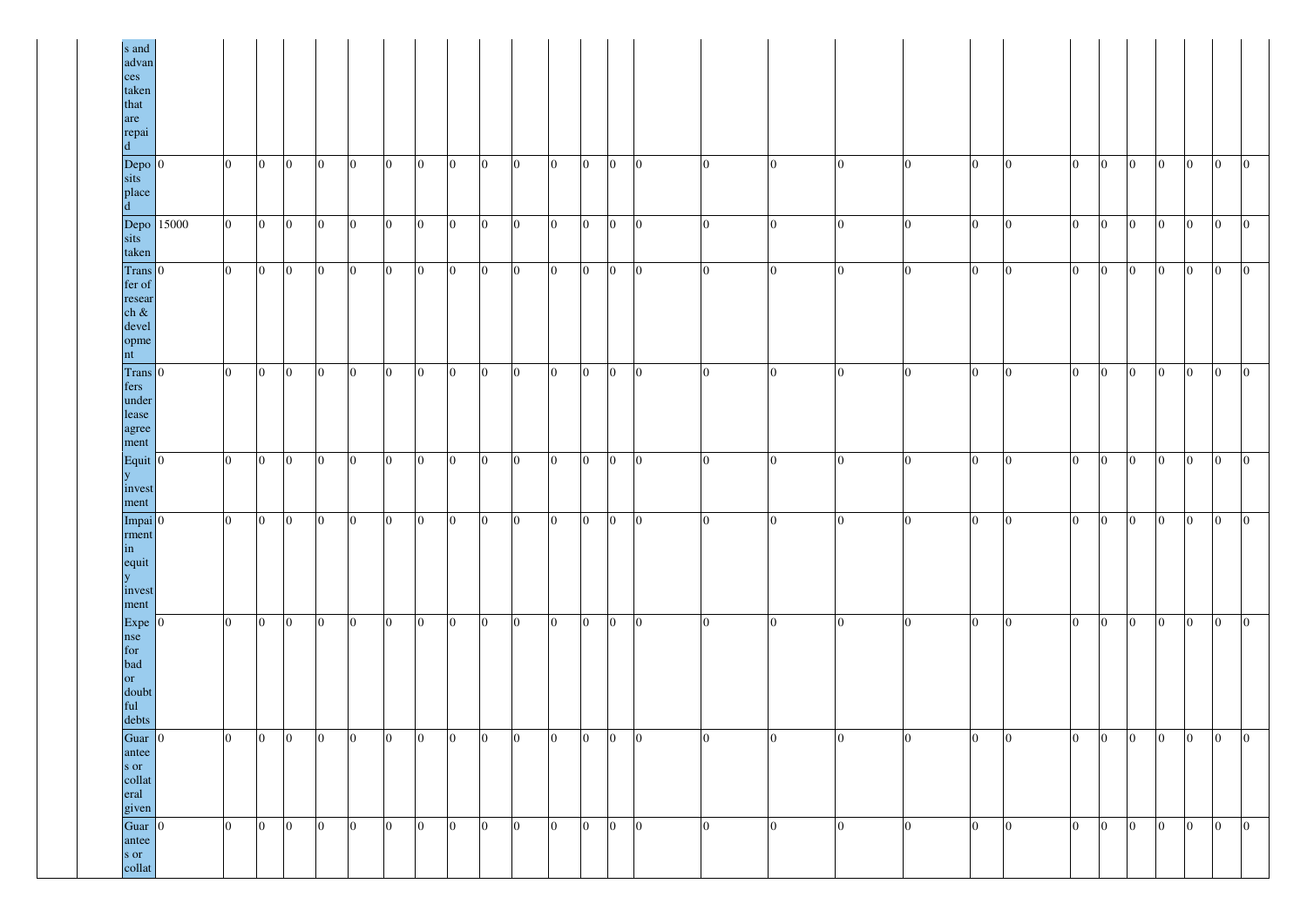|                      | eral<br>taken                                                                                                  |                |                 |                |                 |                |                |                 |                  |                |                |                |                |                 |                 |                |                |                |                |                  |    |                |                |                |                 |                 |                |                |
|----------------------|----------------------------------------------------------------------------------------------------------------|----------------|-----------------|----------------|-----------------|----------------|----------------|-----------------|------------------|----------------|----------------|----------------|----------------|-----------------|-----------------|----------------|----------------|----------------|----------------|------------------|----|----------------|----------------|----------------|-----------------|-----------------|----------------|----------------|
|                      | Intere $ 0 $<br>st<br>inco<br>me                                                                               | $ 0\rangle$    | $\overline{0}$  | $ 0\rangle$    | $ 0\rangle$     | $\overline{0}$ | $\overline{0}$ | $\overline{0}$  | $\overline{0}$   | $ 0\rangle$    | $\overline{0}$ | $ 0\rangle$    | $\overline{0}$ | $ 0\rangle$     | $\vert 0 \vert$ | $\overline{0}$ | 14             | $\overline{0}$ | $\overline{0}$ | $\overline{0}$   | I٥ | $\overline{0}$ | $\overline{0}$ | $\overline{0}$ | $ 0\rangle$     | $\overline{0}$  | $\overline{0}$ | $\overline{0}$ |
|                      | Intere $ 201$<br>$\operatorname{st}$<br>paid                                                                   | $\overline{0}$ | $\vert 0 \vert$ | $\overline{0}$ | $ 0\rangle$     | $\overline{0}$ | $\overline{0}$ | $\overline{0}$  | $\overline{0}$   | $\overline{0}$ | $\overline{0}$ | $\overline{0}$ | $\overline{0}$ | $ 0\rangle$     | $\overline{0}$  | $\overline{0}$ | $\overline{0}$ | $\overline{0}$ | $\overline{0}$ | $\overline{0}$   | 10 | $\Omega$       | $\overline{0}$ | $\overline{0}$ | $\overline{0}$  | $\overline{0}$  | $\overline{0}$ | $ 0\rangle$    |
|                      | $Divid$ 0<br>end<br>inco<br>me                                                                                 | $\overline{0}$ | $\overline{0}$  | $\overline{0}$ | $ 0\rangle$     | $\overline{0}$ | $\overline{0}$ | $\bf{0}$        | $\overline{0}$   | $\overline{0}$ | $\overline{0}$ | $ 0\rangle$    | $\overline{0}$ | $ 0\rangle$     | $\overline{0}$  | $\overline{0}$ | $\overline{0}$ | $\overline{0}$ | $ 0\rangle$    | $\overline{0}$   | 10 | $\Omega$       | $\overline{0}$ | $\overline{0}$ | $\overline{0}$  | $\overline{0}$  | $\overline{0}$ | $\overline{0}$ |
|                      | Divid $378$<br>end<br>paid                                                                                     | 13             | 11              | $ 0\rangle$    | $\vert 0 \vert$ | $\overline{0}$ | $\overline{0}$ | $\overline{0}$  | $\overline{0}$   | $ 0\rangle$    | $\overline{0}$ | $\overline{0}$ | $\Omega$       | $\vert 0 \vert$ | $\overline{0}$  | $\overline{0}$ | $\overline{0}$ | $\overline{0}$ | $\overline{0}$ | $\overline{0}$   |    |                | $ 0\rangle$    | $\overline{0}$ | $\overline{0}$  | $\mathcal{R}$   | $\overline{0}$ | $ 0\rangle$    |
|                      | $Mana$ 0<br>geme<br>nt<br>contr<br>acts<br>inclu<br>ding<br>for<br>deput<br>ation<br>of<br>empl<br>oyees       | $\overline{0}$ | $ 0\rangle$     | $\overline{0}$ | $ 0\rangle$     | $\overline{0}$ | $\overline{0}$ | $\overline{0}$  | $\overline{0}$   | $\overline{0}$ | $\overline{0}$ | $\overline{0}$ | $\mathbf{0}$   | $\vert 0 \vert$ | $\overline{0}$  | $\overline{0}$ | $\overline{0}$ | $\overline{0}$ | $\overline{0}$ | $\overline{0}$   |    |                | $ 0\rangle$    | $\overline{0}$ | $\overline{0}$  | $\overline{0}$  | $\overline{0}$ | $\overline{0}$ |
|                      | Settle $ 0 $<br>ment<br>of<br>liabili<br>ties<br>by<br>entity<br>on<br>behal<br>f of<br>relate<br> d <br>party | $\overline{0}$ | $\vert 0 \vert$ | $ 0\rangle$    | $ 0\rangle$     | $\overline{0}$ | $\overline{0}$ | $\overline{0}$  | $\overline{0}$   | $\overline{0}$ | $\overline{0}$ | $ 0\rangle$    | $\overline{0}$ | $\overline{0}$  | $\overline{0}$  | $\overline{0}$ | $\overline{0}$ | $\overline{0}$ | $\overline{0}$ | $\overline{0}$   | 10 | 0              | $\overline{0}$ | $\overline{0}$ | $\overline{0}$  | $\overline{0}$  | $\overline{0}$ | $\overline{0}$ |
| Rem<br>uner<br>ation | Short 0<br>term<br>empl<br>oyee<br>benef<br>its                                                                | $\overline{0}$ | 30              | $\overline{0}$ | $ 0\rangle$     | $\mathbf{0}$   | $\overline{0}$ | $\vert 0 \vert$ | $\boldsymbol{0}$ | $ 0\rangle$    | $\mathbf{0}$   | $ 0\rangle$    | 76             |                 | 116 0           | $\overline{0}$ | $\overline{0}$ | $\overline{0}$ | $\overline{0}$ | $\boldsymbol{0}$ | 10 | $\theta$       | $\overline{0}$ | $\mathbf{0}$   | $ 0\rangle$     | $\vert 0 \vert$ | $\overline{0}$ | $\overline{0}$ |
|                      | Post<br>10<br>empl<br>oyme<br>nt<br>benef<br>its                                                               | $ 0\rangle$    | $\overline{4}$  | $ 0\rangle$    | $ 0\rangle$     | $\overline{0}$ | $\overline{0}$ | $ 0\rangle$     | $\overline{0}$   | $\overline{0}$ | $\overline{0}$ | $ 0\rangle$    | 6              | $\vert 6 \vert$ | $\overline{0}$  | $\overline{0}$ | $\overline{0}$ | $\overline{0}$ | $\overline{0}$ | $\overline{0}$   | 10 | $\theta$       | $\overline{0}$ | $\mathbf{0}$   | $ 0\rangle$     | $\overline{0}$  | $\overline{0}$ | $\overline{0}$ |
|                      | Other $ 0 $<br>long-<br>term                                                                                   | $\overline{0}$ | $11 \quad 0$    |                | $\overline{0}$  | $\overline{0}$ | $\overline{0}$ | $ 0\rangle$     | $\vert 0 \vert$  | $\overline{0}$ | $\overline{0}$ | $ 0\rangle$    | 3              | $6\overline{6}$ | $\overline{0}$  | $\overline{0}$ | $\overline{0}$ | $\overline{0}$ | $\overline{0}$ | $\overline{0}$   |    |                | $ 0\rangle$    | $\overline{0}$ | $\vert 0 \vert$ | $\overline{0}$  | $\overline{0}$ | $\overline{0}$ |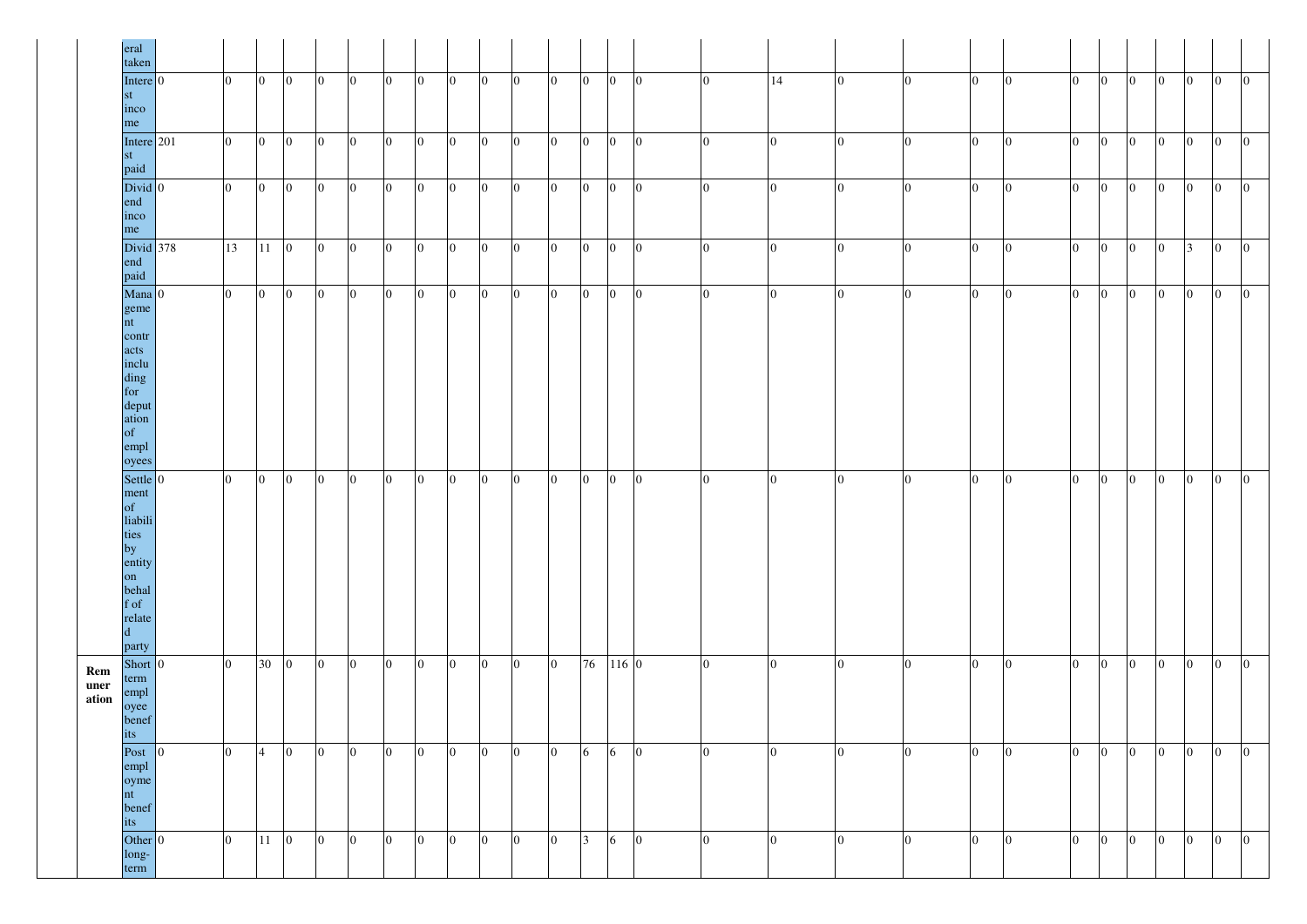|                       |                                                 | benef<br>1ts -                            |                |                 |                |                 |                |                 |                |                 |                 |                 |                |                |                 |                |                |                |                |                |                |                |                |                 |                 |                |                 |                 |                |                 |
|-----------------------|-------------------------------------------------|-------------------------------------------|----------------|-----------------|----------------|-----------------|----------------|-----------------|----------------|-----------------|-----------------|-----------------|----------------|----------------|-----------------|----------------|----------------|----------------|----------------|----------------|----------------|----------------|----------------|-----------------|-----------------|----------------|-----------------|-----------------|----------------|-----------------|
|                       |                                                 | Term $ 0$<br>inatio<br>n.<br>benef<br>its |                | $\overline{0}$  | $ 0\rangle$    | $ 0\rangle$     | $\overline{0}$ | $\overline{0}$  | $\overline{0}$ | $ 0\rangle$     | $\overline{0}$  | $\overline{0}$  | $\overline{0}$ | $\overline{0}$ | $ 0\rangle$     | $\overline{0}$ | $\overline{0}$ | $\overline{0}$ | $\overline{0}$ | $\overline{0}$ | $\overline{0}$ | $ 0\rangle$    | $\overline{0}$ | $\vert 0 \vert$ | $\vert 0 \vert$ | $\overline{0}$ | $\vert 0 \vert$ | $\overline{0}$  | $\overline{0}$ | $\vert 0 \vert$ |
|                       |                                                 | Share $ 0$<br>based<br>paym<br>ents       |                | $\overline{0}$  | $\overline{0}$ | $\overline{0}$  | $\overline{0}$ | $\overline{0}$  | $\overline{0}$ | $ 0\rangle$     | $ 0\rangle$     | $\overline{0}$  | $\overline{0}$ | $\overline{0}$ | $\vert 0 \vert$ | $\overline{0}$ | $\theta$       | $\overline{0}$ | $\overline{0}$ | 0              | $\overline{0}$ | $ 0\rangle$    | $\overline{0}$ | $ 0\rangle$     | $\overline{0}$  | $\overline{0}$ | $\overline{0}$  | $\overline{0}$  | $\overline{0}$ | $\overline{0}$  |
|                       |                                                 | Other $ 2$                                |                | $\overline{0}$  | $\overline{0}$ | $\overline{0}$  | $\overline{0}$ | $\overline{0}$  | $\overline{0}$ | $\overline{0}$  | $\overline{0}$  | $\overline{0}$  | $\overline{0}$ | $\overline{0}$ | $\overline{0}$  | $\overline{0}$ | 5              | $\overline{0}$ | $\overline{0}$ |                | $\overline{0}$ | 384 0          |                | $ 0\rangle$     | $\overline{0}$  | $\overline{0}$ | $ 0\rangle$     | $\overline{0}$  | $\overline{0}$ | $\vert 0 \vert$ |
| $\mathbf{C}$ .<br>Out | Rece<br>ivabl                                   | $Secur$ 0<br>ed                           |                | $\overline{0}$  | $\overline{0}$ | $\overline{0}$  | $\overline{0}$ | $\overline{0}$  | $\overline{0}$ | $\vert 0 \vert$ | $ 0\rangle$     | $\vert 0 \vert$ | $\overline{0}$ | $\overline{0}$ | $ 0\rangle$     | $\overline{0}$ | 10             | $\overline{0}$ | $\overline{0}$ |                | $\overline{0}$ | $ 0\rangle$    | $ 0\rangle$    | $ 0\rangle$     | $\vert 0 \vert$ | $\overline{0}$ | $\overline{0}$  | $\vert 0 \vert$ | $ 0\rangle$    | $\overline{0}$  |
| stan<br>din<br>g      | es                                              | Un<br>Secur<br>ed                         | 428            | $\overline{0}$  | $\overline{0}$ | $\overline{0}$  | $\overline{0}$ | $\overline{0}$  | $\overline{0}$ | $ 0\rangle$     | $\overline{0}$  | $\overline{0}$  | $\overline{0}$ | $\overline{0}$ | $ 0\rangle$     | $\overline{0}$ | 1455           | $\overline{0}$ | 1083           | $\overline{0}$ | $\overline{0}$ | $\overline{0}$ | $\overline{0}$ | $\overline{0}$  | 10              | $\overline{0}$ | $ 0\rangle$     | $\overline{0}$  | $ 0\rangle$    | $\overline{0}$  |
| bala<br>nces          | Paya<br>bles                                    | Secur 0<br>ed                             |                | $\overline{0}$  | $\overline{0}$ | 10              | $\overline{0}$ | $\overline{0}$  | $\overline{0}$ | 10              | $ 0\rangle$     | $\overline{0}$  | $\overline{0}$ | $\overline{0}$ | $\vert 0 \vert$ | $\overline{0}$ | 10             | $\overline{0}$ | $\overline{0}$ |                | $\overline{0}$ | $\overline{0}$ | $\overline{0}$ | $ 0\rangle$     | - 0             | $\overline{0}$ | $\overline{0}$  | $\vert 0 \vert$ | $ 0\rangle$    | $\vert 0 \vert$ |
|                       |                                                 | Un<br>Secur<br>ed                         | 15610          | $\overline{0}$  | 3              | 10              | $\overline{0}$ | $\overline{0}$  | $\overline{0}$ | 10              | $ 0\rangle$     | $\overline{0}$  | $\overline{0}$ | $\overline{0}$ | 12              | 16             | $\overline{0}$ | $\overline{0}$ | 2422           | 50             | 10             | 59             | $\overline{0}$ | $ 0\rangle$     | 10              | $\overline{0}$ | $\overline{0}$  | $\overline{0}$  | $\overline{0}$ | $\overline{0}$  |
|                       | Loan                                            | Secur 0<br>ed                             |                | $\overline{0}$  | $\overline{0}$ | 10              | $\overline{0}$ | $\overline{0}$  | $\overline{0}$ | 10.             | $ 0\rangle$     | $\overline{0}$  | $\overline{0}$ | $\overline{0}$ | $\overline{0}$  | $\overline{0}$ | 10             | $\overline{0}$ | $\overline{0}$ |                | $\overline{0}$ | $\overline{0}$ | $\overline{0}$ | $ 0\rangle$     | - 0             | $\overline{0}$ | $\overline{0}$  | $\overline{0}$  | $ 0\rangle$    | $\overline{0}$  |
|                       | S<br>and<br>adva<br>nces<br>give<br>$\mathbf n$ | Un<br>Secur<br>ed                         | $ 0\rangle$    | $\overline{0}$  | $\overline{0}$ | 10              | $ 0\rangle$    | $\overline{0}$  | $\overline{0}$ | 10              | $\overline{0}$  | $\overline{0}$  | $\overline{0}$ | $\overline{0}$ | $ 0\rangle$     | $\overline{0}$ |                | $\overline{0}$ | $\vert$ 0      | 0              | $\overline{0}$ | $\overline{0}$ | $\overline{0}$ | $ 0\rangle$     | - 0             | $\overline{0}$ | $\overline{0}$  | $\overline{0}$  | $\overline{0}$ | $\overline{0}$  |
|                       | Loan<br>$\mathbf{s}$                            | $\text{Secur}$ 0<br>ed                    |                | $\vert 0 \vert$ | $ 0\rangle$    | $\vert 0 \vert$ | $ 0\rangle$    | $ 0\rangle$     | $ 0\rangle$    | $\vert 0 \vert$ | $\vert 0 \vert$ | $ 0\rangle$     | $\overline{0}$ | $\overline{0}$ | $\vert 0 \vert$ | $\overline{0}$ |                | $\Omega$       | $\overline{0}$ |                | $\overline{0}$ | $\overline{0}$ | $\overline{0}$ | $\overline{0}$  | $\vert 0 \vert$ | $\overline{0}$ | $ 0\rangle$     | $ 0\rangle$     | $\mathbf{0}$   | $\overline{0}$  |
|                       | and<br>adva<br>nces<br>take<br>$\mathbf n$      | Un<br>Secur<br>ed                         | $\overline{0}$ | $\overline{0}$  | $ 0\rangle$    | $\vert 0 \vert$ | $ 0\rangle$    | $\vert 0 \vert$ | $\overline{0}$ | $ 0\rangle$     | $\overline{0}$  | $\overline{0}$  | $\overline{0}$ | $\overline{0}$ | $ 0\rangle$     | $\overline{0}$ |                | $\overline{0}$ | $\overline{0}$ |                | $\overline{0}$ | $\overline{0}$ | $\overline{0}$ | $\overline{0}$  | $\overline{0}$  | $\overline{0}$ | $\overline{0}$  | $\overline{0}$  | $\overline{0}$ | $\vert 0 \vert$ |
|                       | Depo<br>sits                                    | $\text{Secur}$ 0<br>ed                    |                | $\vert 0 \vert$ | $\overline{0}$ | $\overline{0}$  | $ 0\rangle$    | $\vert 0 \vert$ | $\overline{0}$ | $\vert 0 \vert$ | $\vert 0 \vert$ | $\overline{0}$  | $\overline{0}$ | $\overline{0}$ | $\vert 0 \vert$ | $\overline{0}$ | $\bf{0}$       | $\overline{0}$ | $\overline{0}$ | 0              | $\overline{0}$ | $ 0\rangle$    | $\overline{0}$ | $ 0\rangle$     | $\vert 0 \vert$ | $\overline{0}$ | $\overline{0}$  | $\overline{0}$  | $\overline{0}$ | $\overline{0}$  |
|                       | place<br>d                                      | $\overline{\text{Un}}$ 0<br>Secur<br>ed   |                | $\overline{0}$  | $\overline{0}$ | 10              | $ 0\rangle$    | $\vert 0 \vert$ | $\overline{0}$ | 10              | $ 0\rangle$     | $\vert 0 \vert$ | $\overline{0}$ | $\overline{0}$ | $\overline{0}$  | $\overline{0}$ |                | $\overline{0}$ | 300            | 0              | $\overline{0}$ | $ 0\rangle$    | $\overline{0}$ | $ 0\rangle$     | 10              | $\overline{0}$ | $\overline{0}$  | $\overline{0}$  | $ 0\rangle$    | $\vert 0 \vert$ |
|                       | Depo                                            | Secur 0<br>ed                             |                | $\overline{0}$  | $\overline{0}$ | $\overline{0}$  | $ 0\rangle$    | $\overline{0}$  | $\overline{0}$ | $\vert 0 \vert$ | $\vert 0 \vert$ | $\overline{0}$  | $\overline{0}$ | $\overline{0}$ | $\vert 0 \vert$ | $\overline{0}$ | $\bf{0}$       | $\overline{0}$ | $\overline{0}$ | - 0            | $\overline{0}$ | $\overline{0}$ | $\overline{0}$ | $ 0\rangle$     | $\overline{0}$  | $\overline{0}$ | $\overline{0}$  | $\overline{0}$  | $\overline{0}$ | $\vert 0 \vert$ |
|                       | sits<br>take<br>$\mathbf n$                     | $  \text{Un}  $<br>Secur<br>ed            |                | $\overline{0}$  | $\overline{0}$ | 10              | $ 0\rangle$    | $\overline{0}$  | $\overline{0}$ | $\overline{0}$  | $ 0\rangle$     | $\overline{0}$  | $\overline{0}$ | $\overline{0}$ | $\overline{0}$  | $\overline{0}$ |                | $\overline{0}$ | $\overline{0}$ |                | $\overline{0}$ | $ 0\rangle$    | $\overline{0}$ | $ 0\rangle$     | 10              | $\overline{0}$ | $\overline{0}$  | $\overline{0}$  | $ 0\rangle$    | $\vert 0 \vert$ |
|                       | Gua                                             | Secur 0<br>ed                             |                | $\overline{0}$  | $ 0\rangle$    | $\vert 0 \vert$ | $ 0\rangle$    | $\overline{0}$  | $\overline{0}$ | $\vert 0 \vert$ | $ 0\rangle$     | $ 0\rangle$     | $\overline{0}$ | $\overline{0}$ | $\overline{0}$  | $\overline{0}$ | 10             | $\overline{0}$ | $\overline{0}$ | 10             | $\overline{0}$ | $\overline{0}$ | $\overline{0}$ | $\overline{0}$  | $\overline{0}$  | $\overline{0}$ | $ 0\rangle$     | $\overline{0}$  | $\overline{0}$ | $\vert 0 \vert$ |
|                       | rant<br>ees<br>or<br>colla<br>teral             | Un<br>Secur<br>ed                         | $ 0\rangle$    | $\overline{0}$  | $\overline{0}$ | 10              | $\overline{0}$ | $\overline{0}$  | $\overline{0}$ | 10              | $\overline{0}$  | $\overline{0}$  | $\overline{0}$ | $\overline{0}$ | $\overline{0}$  | $\overline{0}$ |                | $\overline{0}$ | $\vert$ 0      |                | $\overline{0}$ | $\overline{0}$ | $\overline{0}$ | $ 0\rangle$     | 10              | $\overline{0}$ | $ 0\rangle$     | $\overline{0}$  | $\overline{0}$ | $\vert 0 \vert$ |